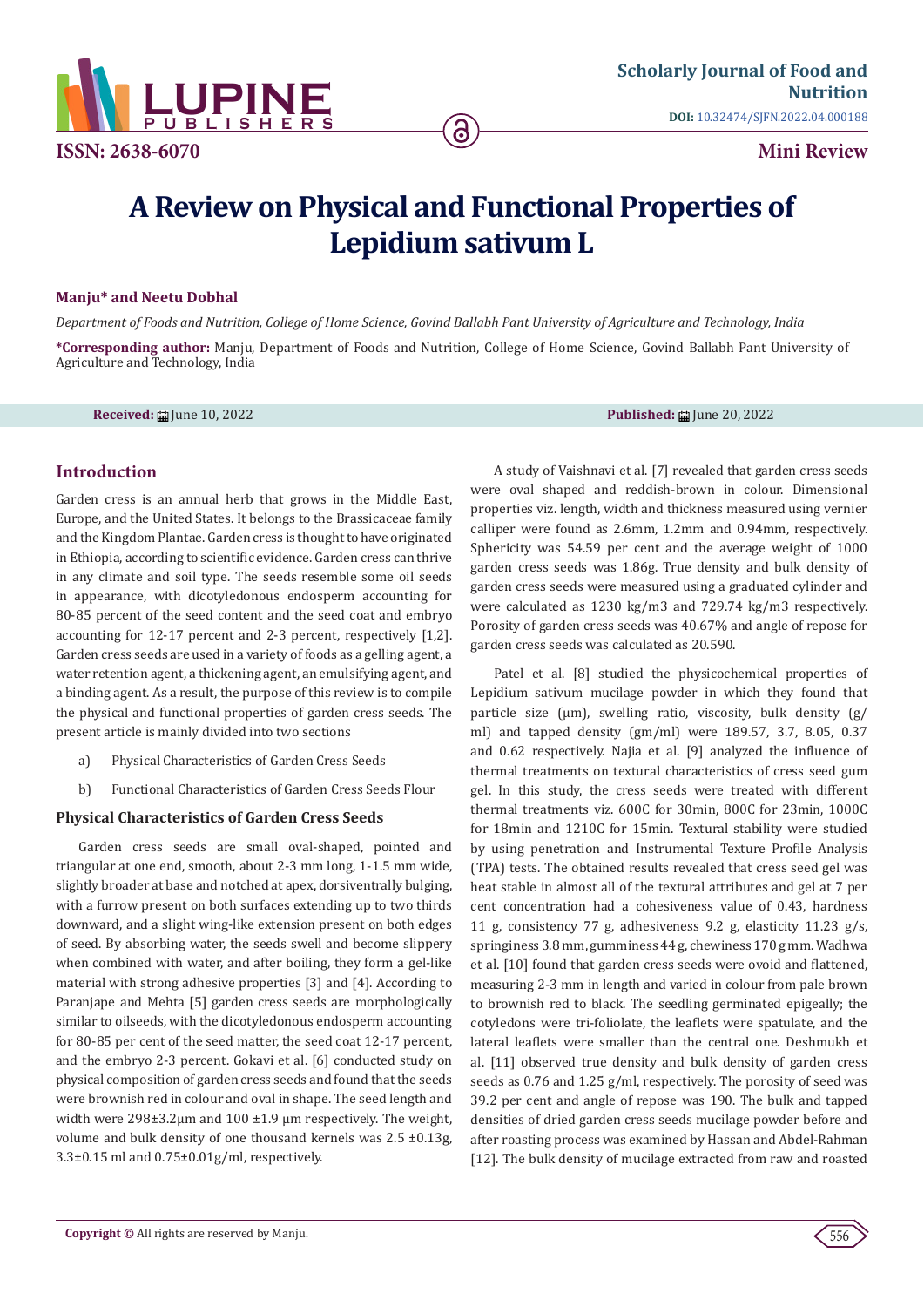sample was recorded as 0.1396 and 0.17013 g/ml, respectively. The tapped density was 0.2178 and 0.3162 g/ml, respectively for raw and roasted samples. They found that increase in bulk and tapped density was directly proportional to roasting time. Sonawane et al. [13] studied the physicochemical characteristics of extracted cress seed mucilage and reported the swelling index, bulk density, tapped density, compressibility index, pH, extractive values, particle length and breadth as 11ml, 0.2857 g/cc, 0.3389 g/cc, 15.69 per cent, 5.6, 13.36 per cent, 1.3674 mm and 0.875 mm, respectively. Gaikwad et al. [14] reported 1000 kernel weight, true density, bulk density, porosity and angle of repose of garden cress seeds as 1.96 g, 1182 kg/ m3, 0.76 g/ml, 36 per cent and 25.170 respectively. Different dimensional properties like length were 2.6, width was 1.2 and thickness was measured 0.94 (mm).

#### **Functional Properties of Garden Cress Seeds Flour**

Functional properties come under the essential physicochemical properties of foods that explain the interactions between structures, molecular conformation, compositions, and physicochemical properties of food components with the nature of the environment and the conditions under which these are examined. Functional properties are needed to effectively determine and precisely evaluate how different proteins, fats, carbohydrates (starch and sugars), and fibres may function in specific food systems [15,16]. Toliba and Mohamed [17] studied the functional properties i.e., water holding capacity, oil holding capacity, emulsifying activity and stability of garden cress seeds powder and reported these as 4.51±0.83 ml/g, 2.79±0.32 ml/g, 44.54±1.35 per cent and 40.65±1.02 per cent, respectively. Hanan et al. [18] reported the water absorption capacity and oil absorption capacity of garden cress seeds flour as 11.21 g/g and 0.726 g/g, respectively. Kilor and Bramhe [19] reported the water retention capacity of garden cress seeds as 10.5ml/g found with precipitation of soaked and blended seed in acetone and 16.3ml/g in alcohol. Emulsifying and foaming properties of cress seeds gum (1% w/w) were measured by Najia et al. [9]. The observed results revealed that garden cress seeds gum solution has high emulsifying (92 percent) and foaming (25.4 percent) capacity at 250C. Functional properties of protein isolated from garden cress seeds were studied by Ali [20]. The water absorption, fat absorption, emulsification capacity and forming capacity of garden cress seeds were 229+2.89, 350+0.99, 65+3.02 and 39.50+1.57 per cent, respectively.

Ghada et al. [21] studied the functional properties and antihyperlipidemic activities of garden cress seed oil. They reported the refractive index of oil as 1.475, peroxide value (meq. peroxide/kg oil) as 2.06, saponification value (KOH/g oil) as 179.5, iodine value (g of I2 absorbed/ 100g oil) as 120.6 and oxidative stability (hrs) as 30. Zia-Ul-Haq et al. [22] reported the refractive index, specific gravity, unsaponifiable matter, acid value and saponification values of garden cress seeds as 1.47, 0.82, 0.57 µg/g, 1.04 mg KOH/g and 179.03 mg KOH/g, respectively. Rajshri and Haripriya [23] evaluated the effect of roasting on functional properties of garden cress seeds. They found out that water absorption and oil absorption of untreated garden cress seeds powder was 9.56±0.40ml/g and 7±0.72ml/g respectively, while it was 8.93±0.30ml/g and 7.4±1.07ml/g respectively for roasted garden cress seeds. There was a significant decrease in water absorption (6.58 per cent) and oil absorption (5.71per cent) on dry roasting. The untreated and roasted seed's powder swelling capacity was found as 11.2±0.68 and 12.1±0.69 per cent, respectively. On dry roasting a significant increase (8.0 percent) in swelling capacity was observed. The Bulk density of untreated and roasted seed powder was reported as 1±0.5g/ml and 0.63±0.01g/ ml respectively. 37 percent decrease in bulk density on dry roasting was recorded.

### **Conclusion**

Food physical and functional properties are important in explaining cooking and processing characteristics because they explain how foods perform in a system as a chemical intermediate or as a significant participant of product attributes. Information on the physical and functional characteristics of garden cress seeds provides the data needed to evaluate and maintain the quality of developed products, as well as an indication of how they would behave in the food system. All of the reviews came to the same conclusion: garden cress seeds have good physical and functional properties and can be used in the food industry as a healthy substitute.

### **References**

- 1. [Mathews S, Singhal RS, Kulkarni PR \(1993\) Some physicochemical](https://onlinelibrary.wiley.com/doi/10.1002/food.19930370113) properties of *Lepidium sativum* [\(Haliv\) seeds. Die Nahrung 37\(1\): 69-71.](https://onlinelibrary.wiley.com/doi/10.1002/food.19930370113)
- 2. Gopalan C, Sastri BV, Balasubramanian SC (2000) Nutritive Value of Indian foods. Hyderabad, India: National Institute of Nutrition, Indian Council of Medical Research.
- 3. Doke S, Guha M (2014) Garden cress (*Lepidium sativum L.*) seeds An important medicinal source. J Nat Prod Plant Resour 4(1): 69-80.
- 4. [Sarkar S, Datta S, Ghosh I \(2014\) Experimental studies on nutritional](https://1library.net/document/q2kk7pjq-experimental-studies-nutritional-medicinal-garden-cress-animal-review.html) [medicinal role of garden cress seed on animal and human. Int J Med](https://1library.net/document/q2kk7pjq-experimental-studies-nutritional-medicinal-garden-cress-animal-review.html) [Chem and Anal 4\(1\): 41-45.](https://1library.net/document/q2kk7pjq-experimental-studies-nutritional-medicinal-garden-cress-animal-review.html)
- 5. [Paranjape AN, Mehta AA \(2006\) A study on clinical efficacy of Lepidium](http://www.bioline.org.br/pdf?pt06009) [sativum seeds in treatment of bronchial asthma. Iranian J Pharmacol](http://www.bioline.org.br/pdf?pt06009) [Ther 5: 55-59.](http://www.bioline.org.br/pdf?pt06009)
- 6. Gokavi SS, Malleshi NG, Guo M (2004) Chemical composition of garden cress (*Lepidium sativum*) seeds and its fractions and use of bran as a functional ingredient. Plant Foods Hum Nutr 59(3): 105-111.
- 7. [Vaishnavi, Gupta R, Choudhary P \(2020\) Botanical description of garden](https://www.phytojournal.com/archives/2020/vol9issue5/PartAH/9-5-426-683.pdf) cress (*Lepidium sativum L.*[\) plant and physical characteristics of its](https://www.phytojournal.com/archives/2020/vol9issue5/PartAH/9-5-426-683.pdf) [seeds. International Journal of Pharmacognosy and Phytochemical](https://www.phytojournal.com/archives/2020/vol9issue5/PartAH/9-5-426-683.pdf) [Research 9\(5\): 2424-2428.](https://www.phytojournal.com/archives/2020/vol9issue5/PartAH/9-5-426-683.pdf)
- 8. [Patel U, Kulkarni M, Undale V, Bhosale A \(2009\) Evaluation of Diuretic](https://www.ajol.info/index.php/tjpr/article/view/44536) [Activity of Aqueous and Methanol Extracts of Lepidium sativum Garden](https://www.ajol.info/index.php/tjpr/article/view/44536) Cress (*Cruciferae*[\) in Rats. Trop J Pharm Res 8\(3\): 215.](https://www.ajol.info/index.php/tjpr/article/view/44536)
- 9. [Najia, S, Razavia SMA, Karazhiyanb H, Koochekia A \(2012\) Influence of](https://www.researchgate.net/publication/233730928_Influence_of_thermal_treatments_on_textural_characteristics_of_cress_seed_Lepidium_sativum_gum_gel) [thermal treatments on textural characteristics of cress seed \(](https://www.researchgate.net/publication/233730928_Influence_of_thermal_treatments_on_textural_characteristics_of_cress_seed_Lepidium_sativum_gum_gel)*Lepidium sativum*[\) gum gel. EJEAF Che 11\(3\): 222-237.](https://www.researchgate.net/publication/233730928_Influence_of_thermal_treatments_on_textural_characteristics_of_cress_seed_Lepidium_sativum_gum_gel)